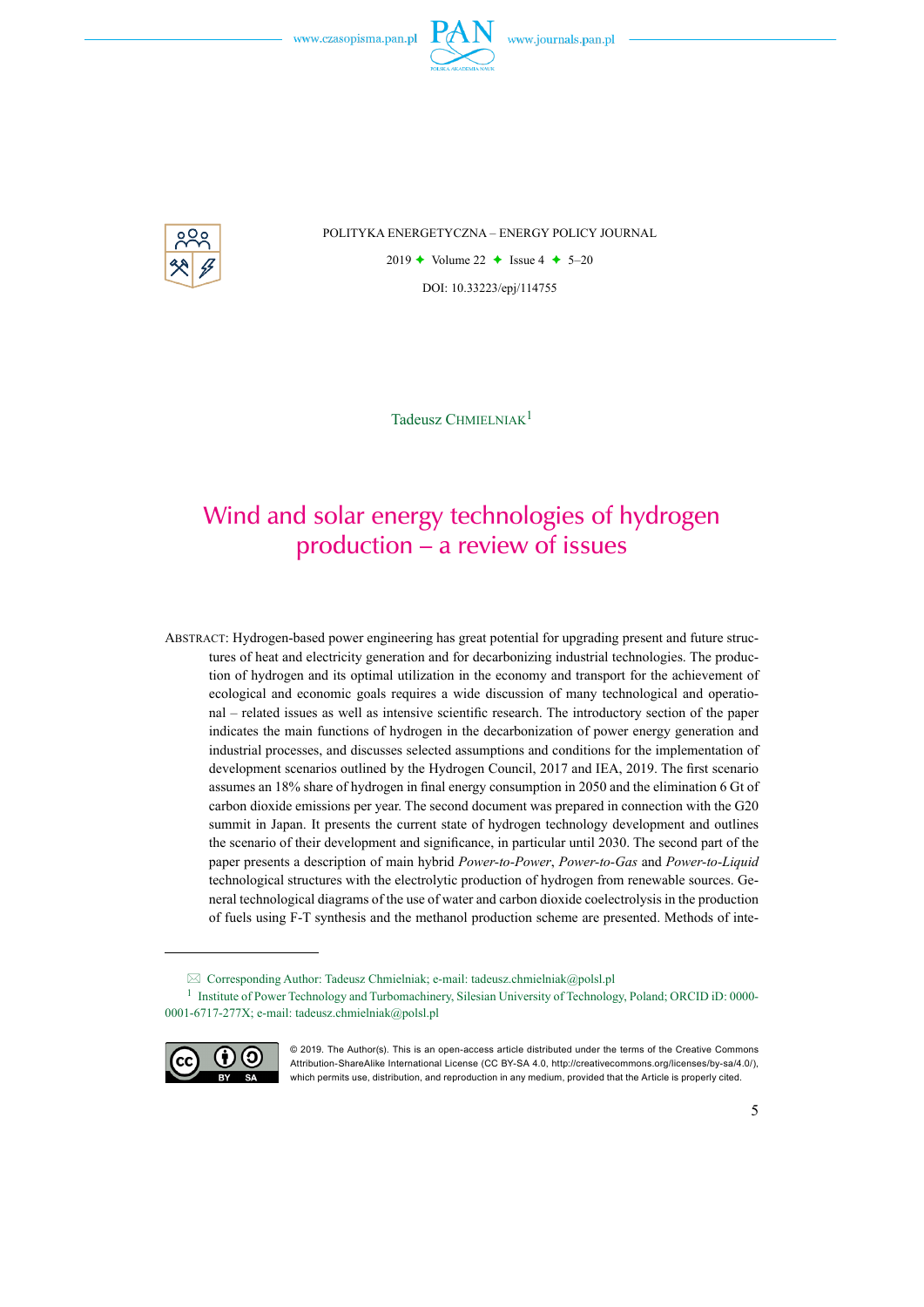

gration of renewable energy with electrolytic hydrogen production technologies are indicated, and reliability indicators used in the selection of the principal modules of hybrid systems are discussed. A more detailed description is presented of the optimal method of obtaining a direct coupling of photovoltaic (PV) panels with electrolyzers.

Keywords: hydrogen-based power engineering, development scenarios, wind and solar energy, generation of hydrogen and fuels, hybrid power system

### **Introduction**

Hydrogen may play a fundamental role in the process of energy transformation required to limit global warming to two degrees Celsius (two-degree scenario) (Hydrogen Council, November 2017). The transformation main ecological target is to reduce energy-related carbon dioxide emissions by 60% until 2050. Hydrogen can play many functions in the process, such as:

- $\triangleq$  scaling up the utilization of renewable sources and their optimal integration in processes of electricity generation and the production of fuels,
- $\triangleleft$  distributing energy across sectors and regions,
- $\triangleq$  acting as a buffer and a strategic reserve of power to increase the energy system resilience,
- $\leftrightarrow$  decarbonizing transportation,
- $\leftrightarrow$  decarbonizing industrial technologies,
- $\triangleq$  decreasing the intensity of emissions of heat and electricity generation processes in municipal services and housing,
- ) providing clean feedstock for industry.

The scenario presented in (Hydrogen Council 2017) assumes an 18% rise in the share of hydrogen in the final energy demand in 2050, a 6 Gt abatement of annual  $CO<sub>2</sub>$  emissions by using hydrogen-based technologies, 2.5 trillion-dollar-worth annual sales of hydrogen and hydrogen installation equipment and the creation of 30 million jobs. According to the scenario, the dynamic of scaling up hydrogen technologies will be the greatest in the years 2040–2050. Between 2015 and 2050 there will be a tenfold rise in the annual demand for hydrogen energy from 8 to 78 EJ, and between the years 2040 and 2050 a rise is envisaged from 28 EJ to 78 EJ (1 exajoule  $(EJ) \approx 277.8$  TWh). The technological structure of hydrogen utilization in 2050 includes the consumption of 10 EJ in the economy sectors where the gas is used now, 9 EJ in new industrial process (carbon capture and utilization (CCU), direct reduced iron (DRI)), 11 EJ in municipal services and housing, 16 EJ in industrial energy management, 22 EJ in transportation and 9 EJ in electricity generation processes (buffering, strategic reserve, storage). This points to considerable potential of hydrogen technologies that can be used in transportation decarbonization and industrial processes improvement. The IEA report for the G20 summit in Japan (IEA 2019) presents the current state of the hydrogen production technology and economy and outlines scenarios for potential applications of the gas, especially in the 2030-perspective. The currently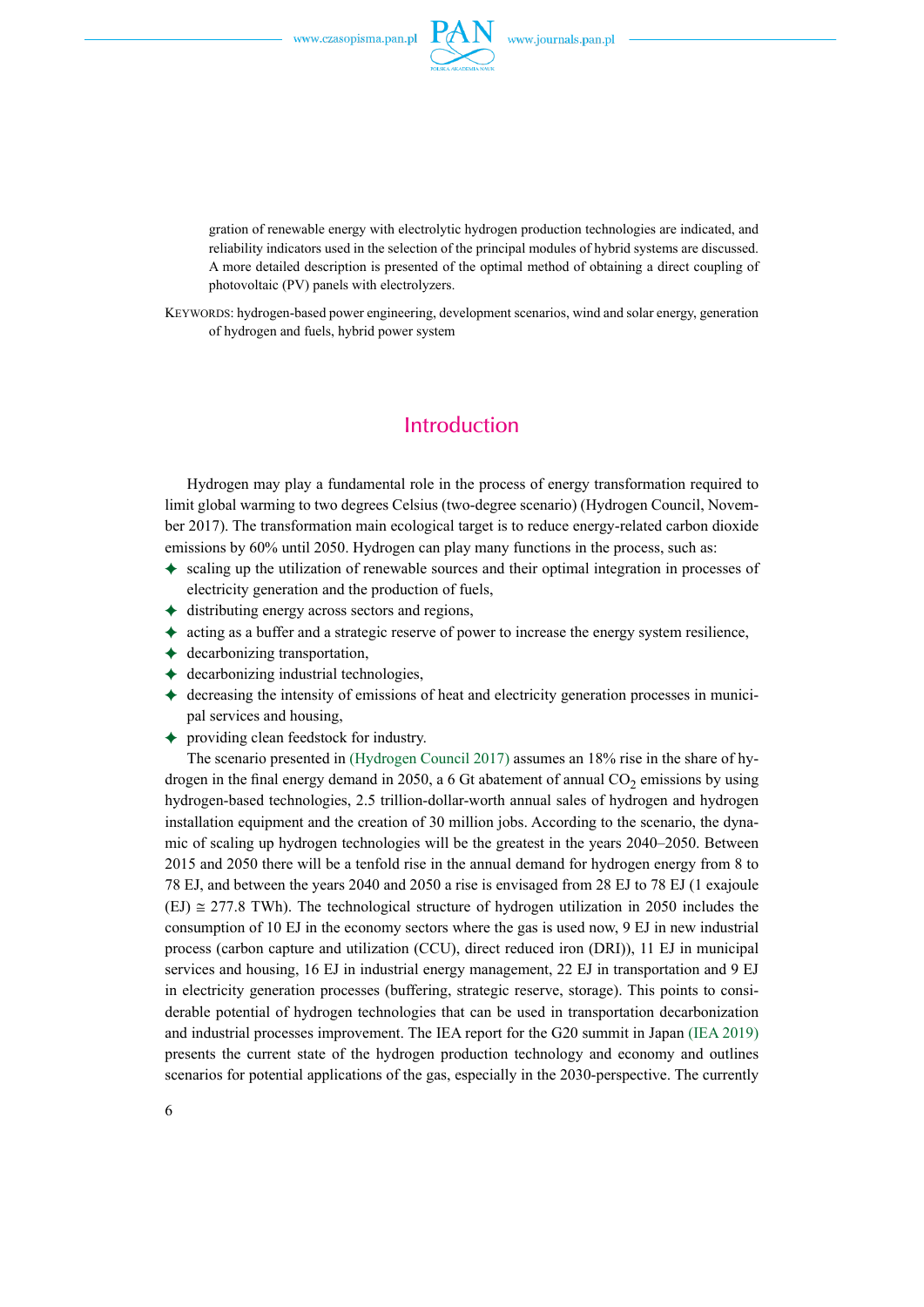

identified challenges that will have to be tackled while scaling up hydrogen technologies are indicated. Generally speaking, the challenges include as follows:

- $\triangle$  Hydrogen production using low-carbon energy is presently rather costly. (According to the IEA analysis, the cost of hydrogen production using electricity obtained from renewable sources could fall by 30% in 2030 due to the reduction in renewable energy costs and the scaling up of hydrogen production. These factors will favor improvement in electrolysis-based technologies and the popularization of fuel cells and charging equipment).
- ) The development of hydrogen infrastructure is slow, which is an obstacle to the widespread application of the technology. (This affects hydrogen market prices, which depend considerably on the number of available refueling stations and the reliability of hydrogen supplies. Tackling this may require planning and coordination at international and national levels, as well as the involvement of self-governments and local authorities and of industrial institutions and private investors).
- $\rightarrow$  Hydrogen is now produced almost entirely from natural gas and coal. Despite technological advancement, such hydrogen production is responsible for large emissions of carbon dioxide (annual  $CO<sub>2</sub>$  emissions total combined emissions of Indonesia and the UK). It is necessary to intensify hydrogen generation from renewable energy sources and to capture carbon dioxide from fossil fuels utilization processes. The gas has to be used in industrial technologies.
- $\triangle$  Current regulations restrict the development of the clean hydrogen industry. For example, a common international standard for the safety of transport and storage of large amounts of hydrogen has to be developed and the environmental impact of different hydrogen supply technologies has to be monitored.

To reduce the unfavorable effects, many recommendations are put forward to scale up hydrogen utilization. Firstly, it is important to determine the role of hydrogen in long-term energy and economic strategies. This concerns both national and regional policy. Companies should have well-defined long-term objectives (the key sectors are: chemistry – refining, chemicals; metallurgy – iron and steel; goods transport and long-distance transport; buildings and generation and storage of energy). Many countries have already developed such strategies. Poland, however, lacks a coherent program of long-term development concepts despite the fact that a lot is being said about the need to develop electromobility (transportation decarbonization). It is necessary to support studies, research and development works and efforts aiming to improve the technology and to reduce the costs related thereto. Well-formulated research programs and their implementation are of key significance for the improvement of the efficiency of all technological modules of the hydrogen economy (including fuel cells, generation of new hydrogen-based fuels, electrolytic production of hydrogen, mastering new technologies of production, transport, storage and utilization of hydrogen in the economy). The government actions, including the use of public funds, are of fundamental significance in the formulation of research and development programs, the implementation of research results, taking research risk and encouraging the private capital to innovate. Studies on new technologies enable a better determination of their technical and economic potential and, thereby, reduce investment and implementation risks.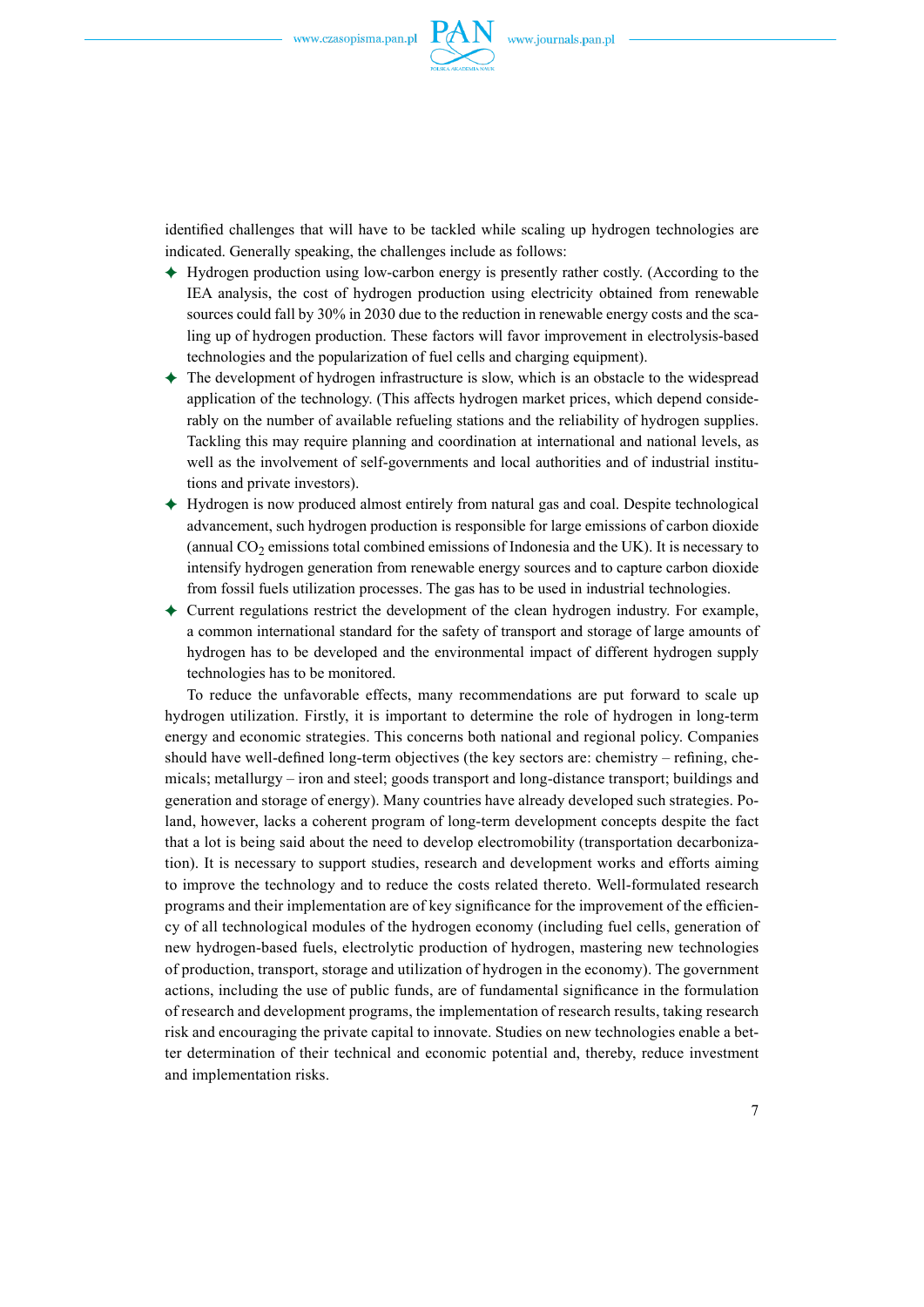

The paper presents a description of the main *Power-to-Power*, *Power-to-Gas* and *Power-to -Liquid* technological structures with the electrolytic production of hydrogen from renewable sources. Methods of renewable driving energy integration with electrolysis-based technologies of hydrogen generation are described. General reliability indicators and criteria of the selection of principal modules of hybrid systems are presented.

## 1. General description of technological structures

Hydrogen has a wide range of applications. The possibilities of obtaining and utilizing it in the economy are presented in Figure 1. The diagram can be used as the basis to find the optimal path of the development of hydrogen technologies (taking account of natural and renewable resources) and their utilization in the entire economy and in the power sector for assumed eco-



Fig. 1. General technological structure of the hydrogen production and utilization system

Rys. 1. Ogólna struktura technologiczna systemu wytwarzania i wykorzystania wodoru

nomic criteria and ecological restrictions (e.g. Qadrdan et al. 2008). It should be stressed that the use of hydrogen for energy-generation purposes cannot only be limited to paths which are characteristic of hydrogen production from renewable sources, i.e. from the:

- ) *Power-to-Power* technology,
- $\rightarrow$  *Power-to-Gas* technology (H<sub>2</sub> + CH<sub>4</sub> mixture, methanation),
- ) *Power-to-Liquid* technology.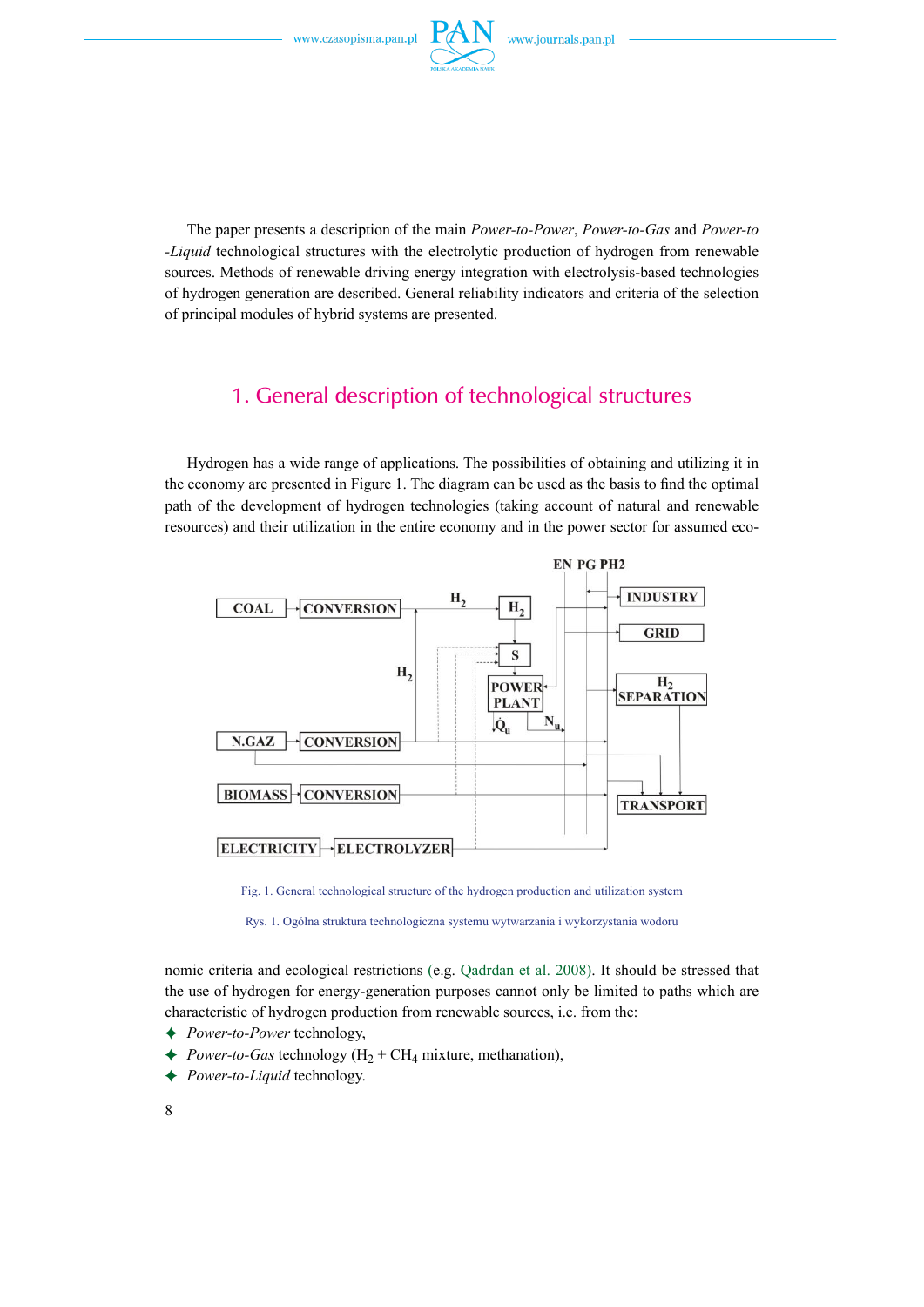

There are solutions for using low-emission fossil fuels (coal and gas with carbon dioxide separation) and nuclear fuels which may turn out to be competitive with technologies based on renewable sources (depending on the stage of their development).

For random driving energy (wind or solar power), the analysis of the technology effectiveness should cover the driving power generation module and its integration with hydrogen production and utilization. For biomass, geothermal energy, nuclear power engineering and fossil fuels, mutual selection of characteristics of the installation individual modules is generally less complicated.

In the general solution, the *Power-to-Power* path, using wind and solar power to generate driving energy through electrolysis, can include the modules shown in Figure 2. In specific solutions, the power module includes fuel cells, gas turbines (air- or oxy-combustion; fuel: hydrogen/methane mixture), internal combustion engines, Stirling engines. Depending on the kinds of sources and receivers, and also of the electrolyzer (direct current DC or alternating current AC), the system makes use of different (DC/DC and DC/AC) converters and regulators (S). The



Fig. 2. General technological diagram of electrolysis integration with renewable driving energy sources for the electrolysis process; BAT.S – battery, CU – control unit, EL – electrolyzer, SG – steam generation, HE – heat exchanger, C – compressor, P – pump, HT and OT – hydrogen and oxygen tank

Rys. 2. Ogólny schemat technologiczny integracji elektrolizy z odnawialnymi napędowymi źródłami energii dla procesu elektrolizy; BAT.S – bateria, CU – moduł kontrolny, EL – elektrolizer, SG – generacja pary, HE – wymiennik ciepła, C – sprężarka, P – pompa, HT i OT – zbiornik wodoru i tlenu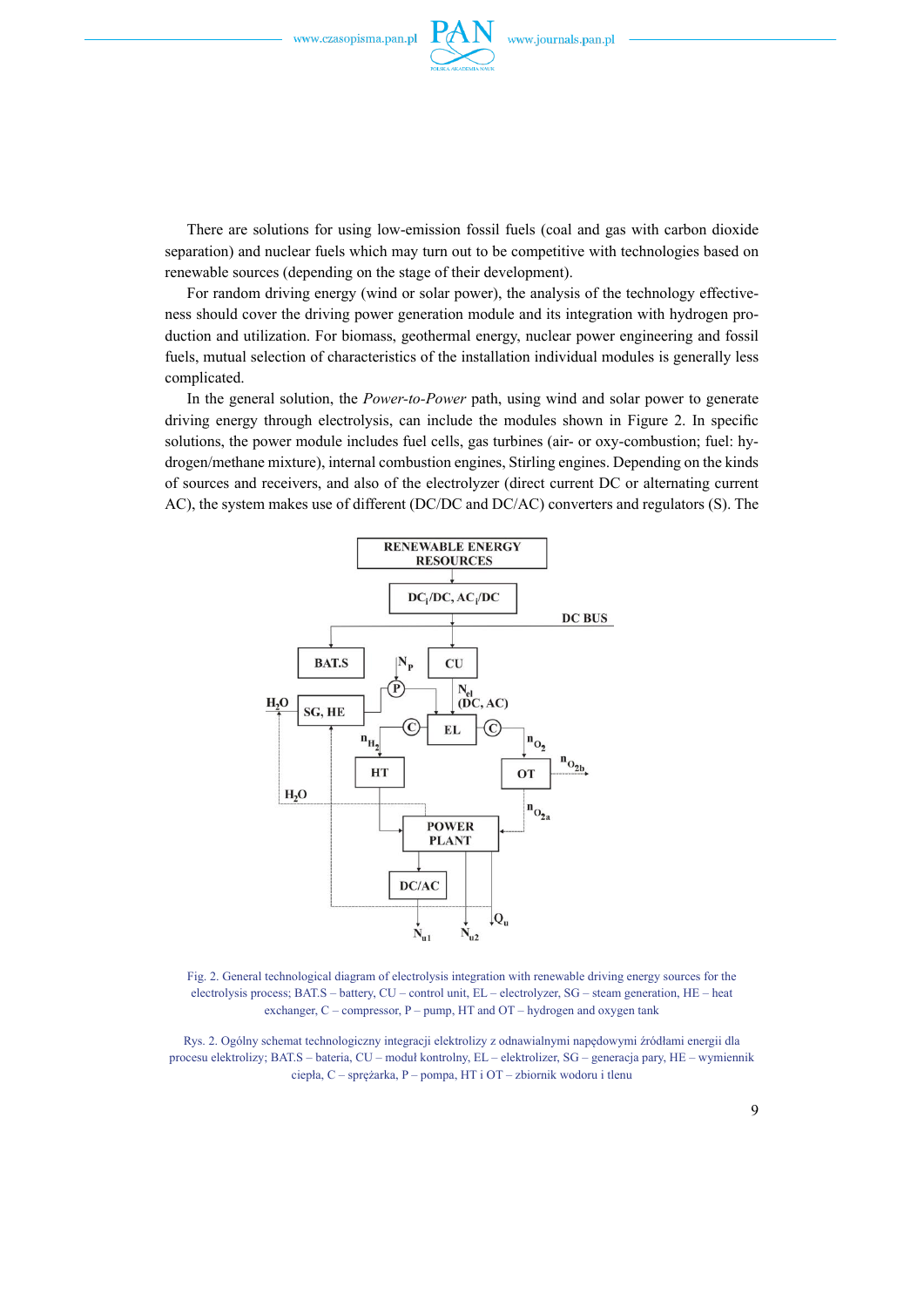

products are useful power  $N_u$  and useful heat  $Q_u$ . Fuel-cell technologies can, in particular, be organized according to the diagrams presented in Figures 3 and 4 (Kaviani et al. 2009; Yilanci et al. 2009). The strategies will also differ depending on the installation scale and the function played in the power system. The methods used in studies on and in the testing of standalone lowcapacity dispersed power systems differ from those used in the analysis of the co-operation of large installations (e.g. wind farms) with hydrogen production technologies.

A separate group of issues is related to hybrid technologies of fuel production from hydrogen (*Power-to-Gas*, *Power-to-Liquid*). The technological solutions in this area are also very diverse (Graves et al. 2011; Schmidt and Weindorf 2016). Figure 5 illustrates diagrams with carbon dioxide partial and full recirculation. The diagram in Figure 6 concerns fuel generation using an intermediate module of methanol synthesis.

In the classical Fischer-Tropsch (F-T) process liquid fuel is produced according to the following reaction (Graves et al. 2011):

$$
2H_{2(g)} + CO_{(g)} \rightarrow -CH_2 - {}_{(c)} + H_2O_{(g)} + 165 kJ(at \ T = 400K)
$$
 (1)

where:

 $-CH_2 - {}_{(c)}$  – part of the hydrocarbon chain.

The chain length depends on the catalyst and the process temperature and pressure. At a temperature of 300–350, using iron-based catalysts, petrols and olefins with a low molar mass are obtained; in the range of 200–240 the product is diesel oil (iron- or cobalt-based catalysts). Methanol synthesis:

$$
CO_{(g)} + 2H_{2(g)} \to CH_3OH_{(c)} + 120 kJ(298K)
$$
 (2)

requires the use of catalysts from the Cu-ZnO/Al<sub>2</sub>O<sub>3</sub> group. Other catalysts are needed for methanation (Sabatier reaction):

$$
CO_{2(g)} + H_{2(g)} \to CH_{4(g)} + 2H_2O_{(g)} + 165 kJ(298K)
$$
\n(3)

The process temperature is 300–400, and the catalysts are:  $Al_2O_3$  with an addition of Ni or TiO<sub>2</sub> with an addition of Ru.

The process of  $CO<sub>2</sub>$  methanation is now tested on a laboratory scale and, although satisfactory effectiveness is achieved, there are still problems with maintaining the process stability (control of heat dissipation and keeping the reaction optimal temperature) (Breyer et al. 2011). The carbon dioxide needed for the synthesis can be obtained from conventional sources (flue gas separation in coal- or gas-fired power plants) or as a by-product of industrial processes. It may also be the effect of biomass fermentation and gasification, or it can be separated from atmospheric air. It should be remembered that obtaining large amounts of carbon dioxide, apart from the gas separation from fossil fuel combustion processes (which in this case is costly and energy-con-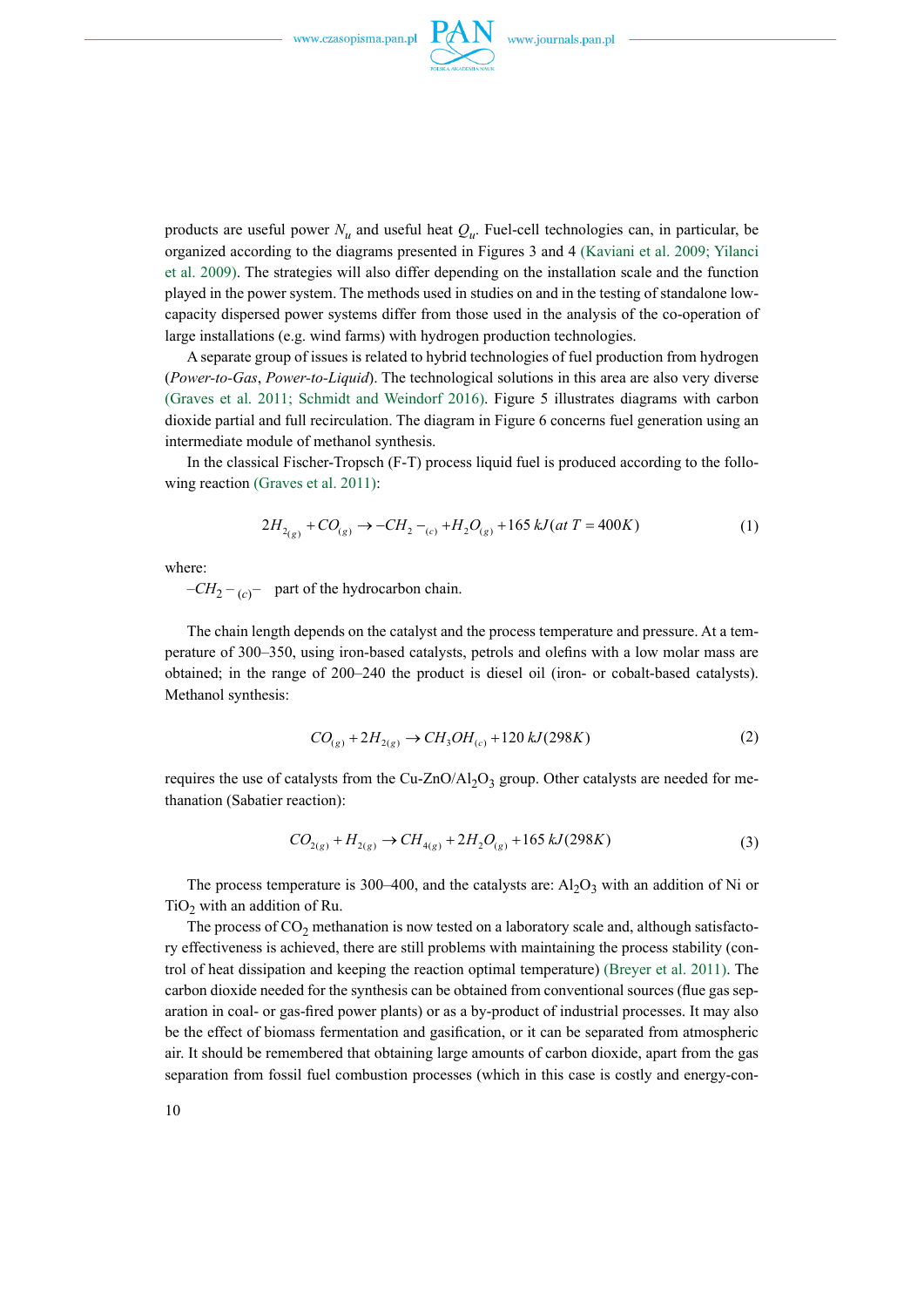



Fig. 3. A method of integration of hydrogen electrolytic generation with the network and the fuel cell Rys. 3. Jeden ze sposobów integracji elektrolitycznej generacji wodoru z siecią i ogniwem paliwowym



Fig. 4. Another method of integration of hydrogen electrolytic generation with the network and the fuel cell Rys. 4. Inny sposób integracji elektrolitycznej generacji wodoru z siecią i ogniwem paliwowym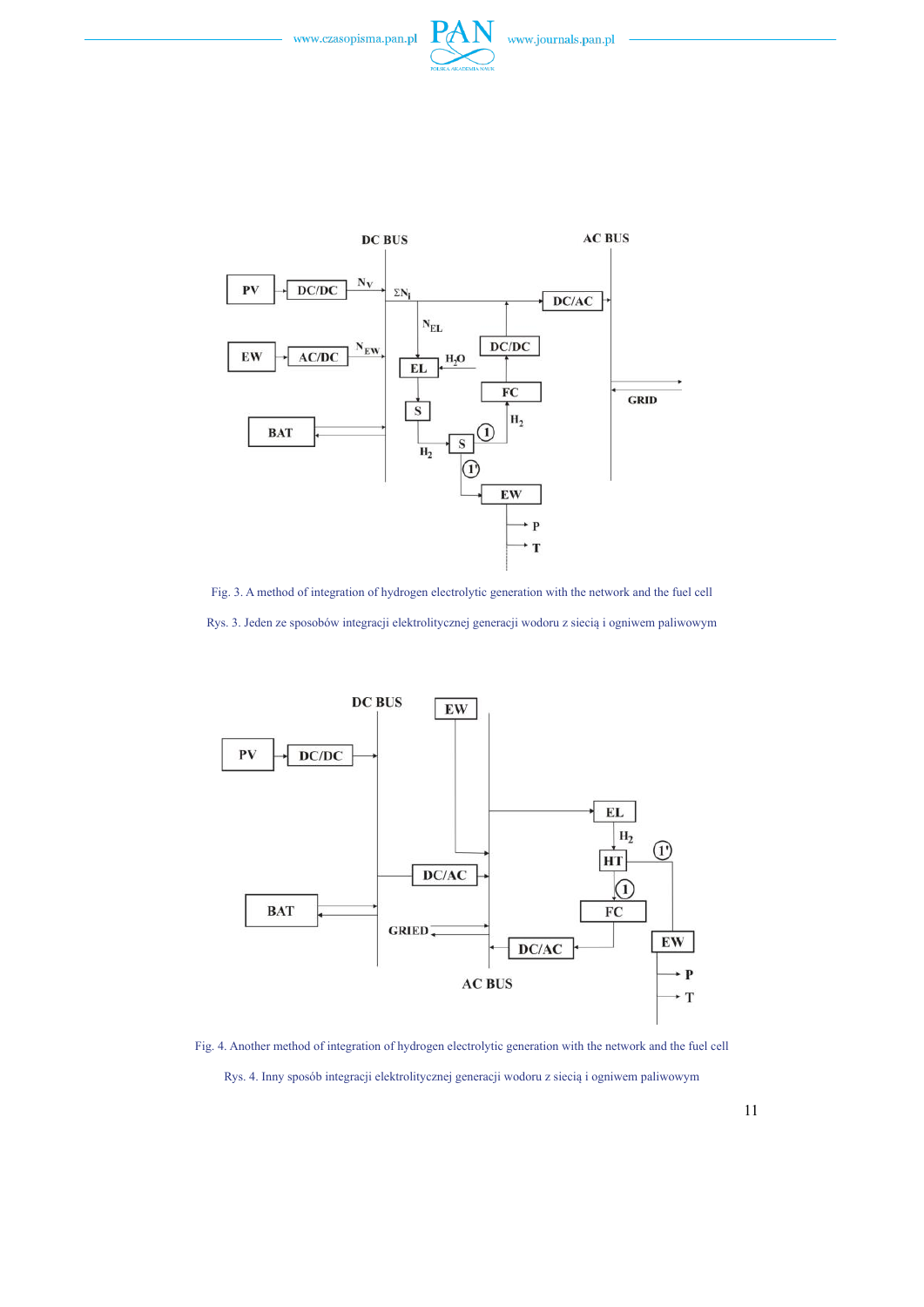





Fig. 5. Fuel generation system with co-electrolysis RE +NE – Renewable + Nuclear Energy, COEL – Co-elektrolysis, ST – Transport System

Rys. 5. Układ generacji paliwa z procesem koelektrolizy RE +NE – OZE + energetyka jądrowa, COEL – koelektroliza, ST – system transportowy



Fig. 6. Methanol generation system with co-electrolysis; SG – Steam Generation

Rys. 6. Układ generacji metanolu z procesem koelektrolizy; SG – generacja pary

suming, Ściążko and Więcław-Solny 2015) is rather difficult (low efficiency of absorption from air, limited output capacity of biogas-fired plants and biomass gasification installations). Ensuring the methanation process effectiveness requires supplies of very pure carbon dioxide and steady supplies of hydrogen. For systems using renewable driving energy, a hydrogen tank will have to be introduced into the installation to mitigate the non-stationary nature of hydrogen generation in the process of electrolysis.

Feeding methane or hydrogen generated from renewable sources into gas distribution networks enables storage of excess electricity in the form of methane and hydrogen energy. There are no reasons why the network should not be fed with synthetic methane. The introduced hydrogen amount is limited due to the change in the gas parameters which are important for consumers, especially in the power sector (combustion in gas turbines requires changes in the supply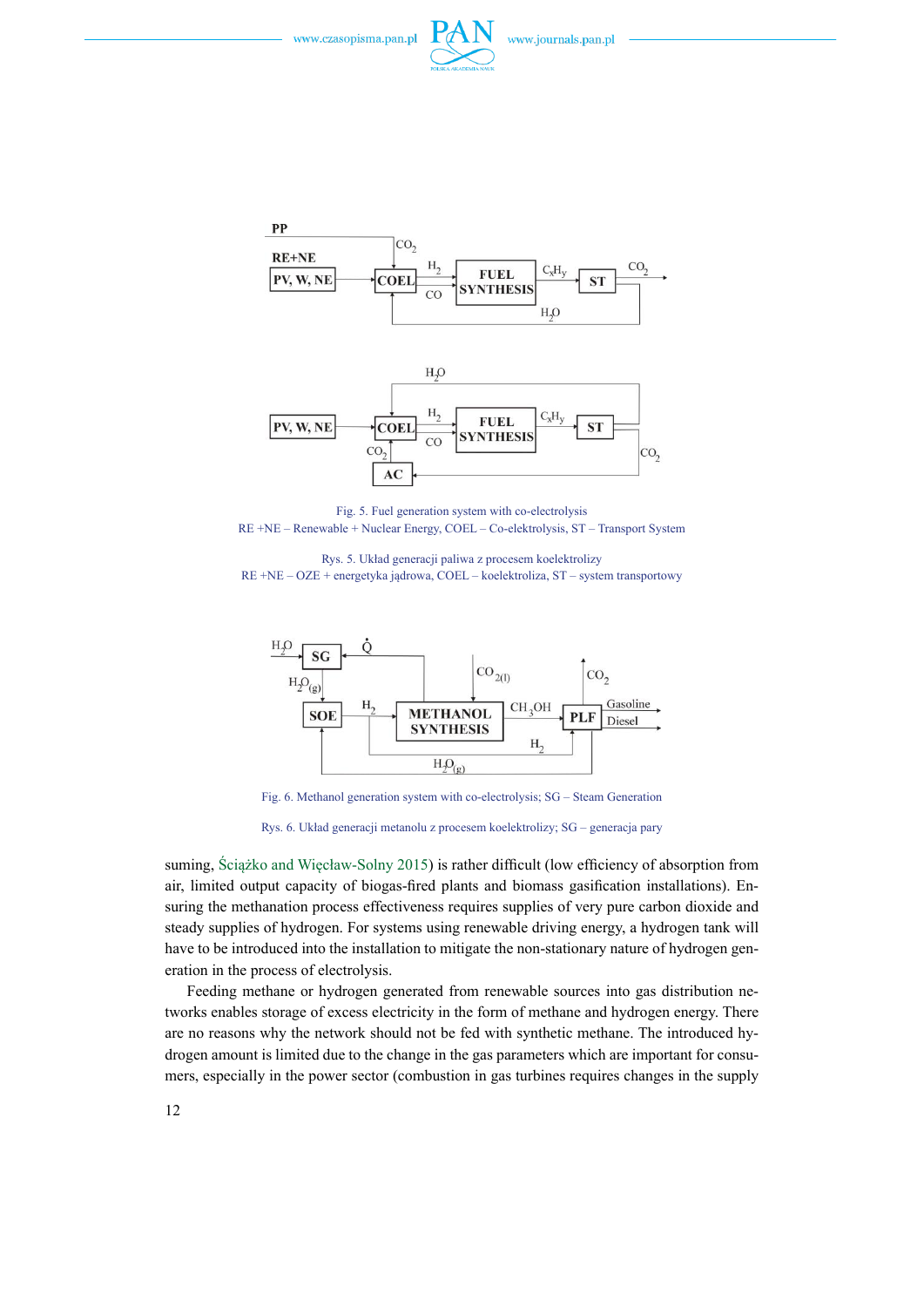

system and burners) (Chaczykowski and Osiadacz 2016). The limitation can also result from reasons related to materials and gas storage. These issues require further research.

The interest in methane production and in feeding the gas into the gas network has been growing lately. The number of pilot *Power-to-Gas* plants where hydrogen is produced from renewable sources has been rising all over the world (Gahleitner 2013). This can be especially observed in Germany, where a few projects have been completed and more demonstration plants are being planned (two more installations: one with methane synthesis and the gas use in a filling station (250 kW) and the other – a 6.3 MW installation from which methane is fed into the gas distribution network).

The presented systems do not exhaust all technological opportunities.

# 2. Integration of electrolytic systems of hydrogen generation with various forms of driving energy systems

The diversity of possible technological structures presented in the previous section points to the need for finding methods of optimal integration of different component modules. The methods have to take account of the fact that solar and wind driving energy is a function of time and place. Therefore, there are no universal solutions considering the power and efficiency of the installation individual modules.

The starting point for the search for optimal solutions (usually with an economic objective function) is the knowledge of characteristics of all modules of the installation supplemented with characteristics of solar radiation and wind parameters for the location of the power installation based on hydrogen production. several methodological approaches which could be adopted for the selection of an installation operating in specific local conditions are presented below.

Direct coupling of photovoltaic (PV) panels with electrolyzers.

One of the simplest systems is the direct coupling of photovoltaic panels with the electrolyzer. But even for this simple path, several operating strategies taking account of hydrogen energy utilization can be considered. Each adopted strategy may require a different method of analysis. Below, maximization of the amount of energy transferred from panels to the electrolyzer is assumed as the primary criterion. The selection of the size of the panels for a given electrolyzer requires the knowledge of individual characteristics of the two modules. Figure 7 presents an example characteristic of a photovoltaic panel identified based on the manufacturer's data (it is one of the modules installed in the Silesian University of Technology). The bottom power chart illustrates changes in power with marked points of the maximum value for different values of solar radiation intensity. The optimal combination of the electrolyzer and the PV panels omitting DC/DC or DC/AC inverters and the maximum power point tracker (MPPT) is possible by direct matching of the characteristics of the two modules. For an existing panel, the panel integration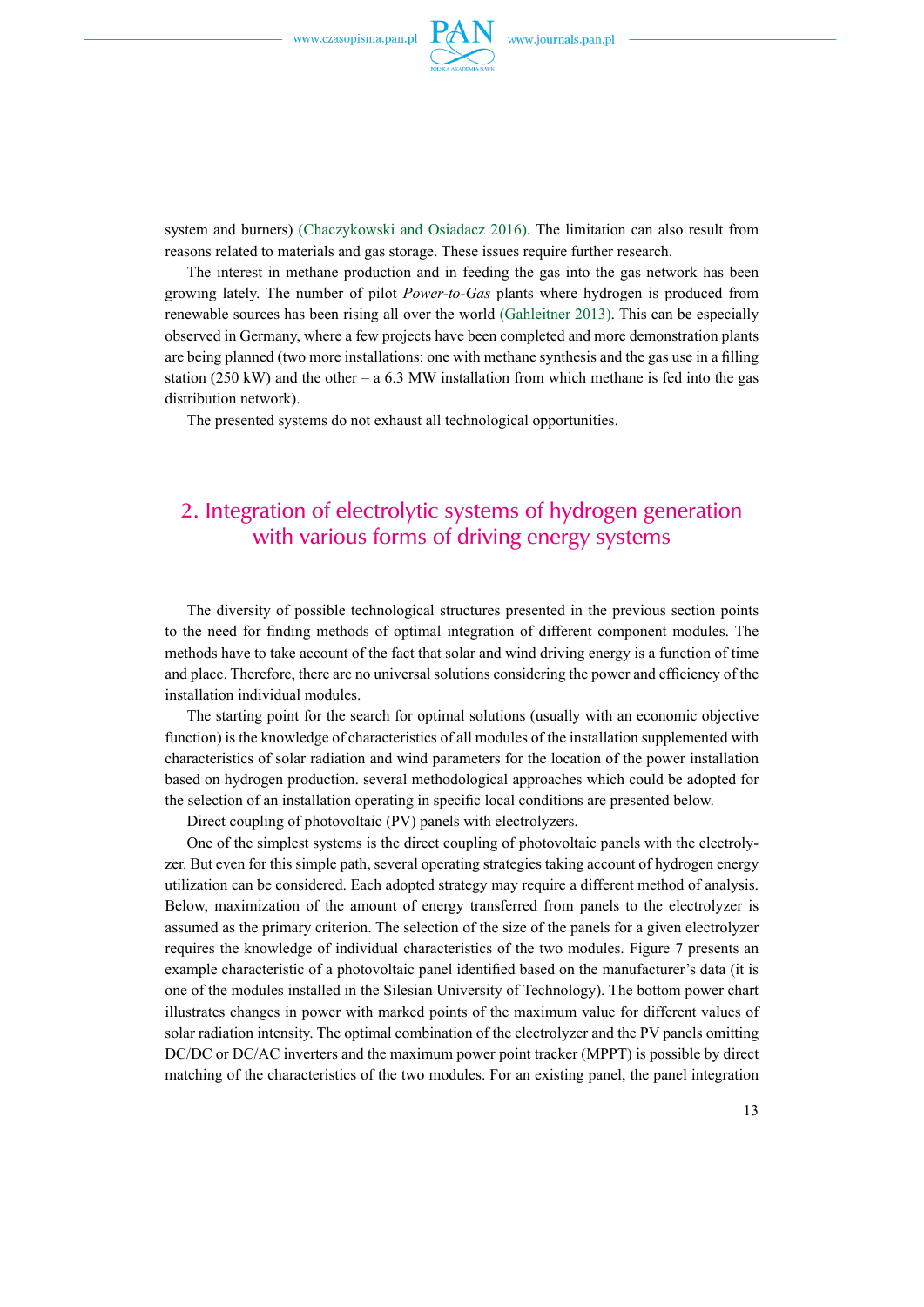

with the electrolyzer requires such a combination (of in-series and parallel connections) of the electrolyzer cells that its characteristic should coincide with (or be as close as possible to) the maximum power line. For an existing electrolyzer module, the characteristic of the PV cells is constructed by connecting an appropriate number of panels in series or in parallel (the in-series connection shifts the characteristic along the voltage axis and the parallel connection – along the current intensity axis). In the installation design process, different combinations of in-series and parallel connections can be used both for the electrolyzer cells and for the components of the modules of PV panels.



Fig. 7. Characteristics of the panel of PV cells: voltage-current curve  $I = F(U)$  and power curve  $N = f(U)$  for different values of solar radiation intensity *Ic*β (600–1000) W/m2 (calculations made L. Remiorz)

Rys. 7. Charakterystyki panelu ogniw fotowoltaicznych: napięciowo-prądowa *I* = *F*(*U*) i mocowa *N* = *f*(*U*) dla różnych natężeń całkowitego promieniowania słonecznego *Ic*β (600–1000) W/m2

The objective function can be minimization ∆*E* for tested configurations of the panel modules and the electrolyzer cells (modules) (Paul and Andrews 2008; Clarke et al. 2009).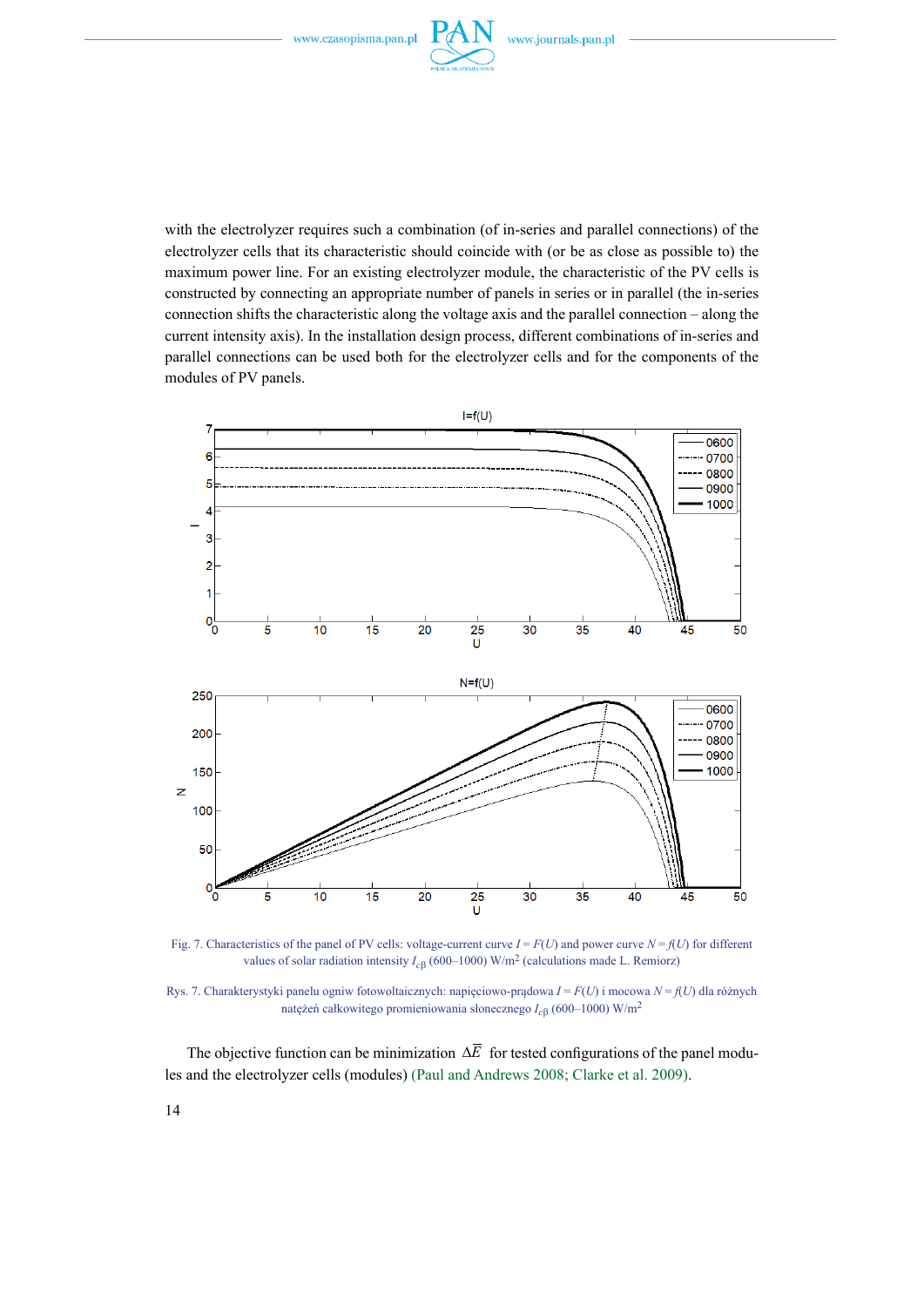

$$
\Delta \overline{E} = \frac{\sum_{i=1}^{m} (N_i^{MPV} - N_i^{EL}) \cdot \Delta t_i}{\sum_{i=1}^{m} N_i^{MPV} \cdot \Delta t_i}
$$
(4)

where:  $N_i^{MPV}$  – photovoltaic panel maximum power for a given value of  $I_{c\beta,i}$  ( $I_{c\beta}$  – total radiation falling on the plane inclined at the angle of  $\beta$ ).  $N_i^{EL}$  – electrolyzer actual driving power supplied from the photovoltaic panel for given values of  $I_{c\beta,i}$ ,  $\Delta t_i$  – number of hours in the analysed period of operation (typically during a year) when solar radiation intensity is included in the range of  $I_{c\beta,i} - \Delta I - I_{c\beta,i} + \Delta I$ ; *i* – number of separated variable values of radiation ( $\Delta I$  – dependent). Considering that the mass of hydrogen produced in the asssumed period of operation  $\overline{m}_{H_2}$  can be defined as:

$$
\overline{m}_{H_2} = \frac{3600 \, l k l_{c,i} \Delta t_i}{1000 F} \cdot \eta_{FK}
$$
\n(5)

where:  $l$  – number of electrolyzer cells connected in series,  $k$  – number of electrolyzer cells connected in parallel,  $I_{c,i}$  – working current of a single cell corresponding to radiation intensity,  $I_{c\beta,i}$ ,  $\eta_{FK}$ , *F* – efficiency and Faraday constant, respectively), instead of (4) an objective function can be formulated that minimizes losses in hydrogen production due to an imperfect PV panel-electrolyzer connection.

Slightly different methods of the direct coupling are presented by (Garcia-Valverde et al. 2011; Fujii et al. 2013; Zhou et al. 2008).

#### Multi-module systems

Many methods of the selection of characteristics of hydrogen systems of electricity and hydrogen production have been proposed. Considering the diversity of their technological structures and different operating strategies, it is difficult to pinpoint one that is universal. In the case of standalone dispersed systems, the methodologies differ from those applied to optimize installations co-operating with the high-voltage power network. Like in the analysis of other power generation structures, many (energy) availability indicators are defined. The following are used while formulating specific tasks (Garcia and Weisser 2006; Bagen and Billinton 2005; Abbes et al. 2014):

a. *Loss of load expectation* (*LOLE*)

$$
LOLE = \sum_{h=1}^{H} E[LOL(h)] \tag{6}
$$

 $E(LOL) = \sum_{s \in S} T(s) \times p(s)$ ,  $p(s)$  is the probability of the occurrence of state *s* belonging to set *S* of all possible states,  $T(s)$  – the number of hours of breaks of power supply with occurrence probability *p*(*s*). Assuming that *H* is the number of hours in the year, *LOLE* (*h/year*) is the number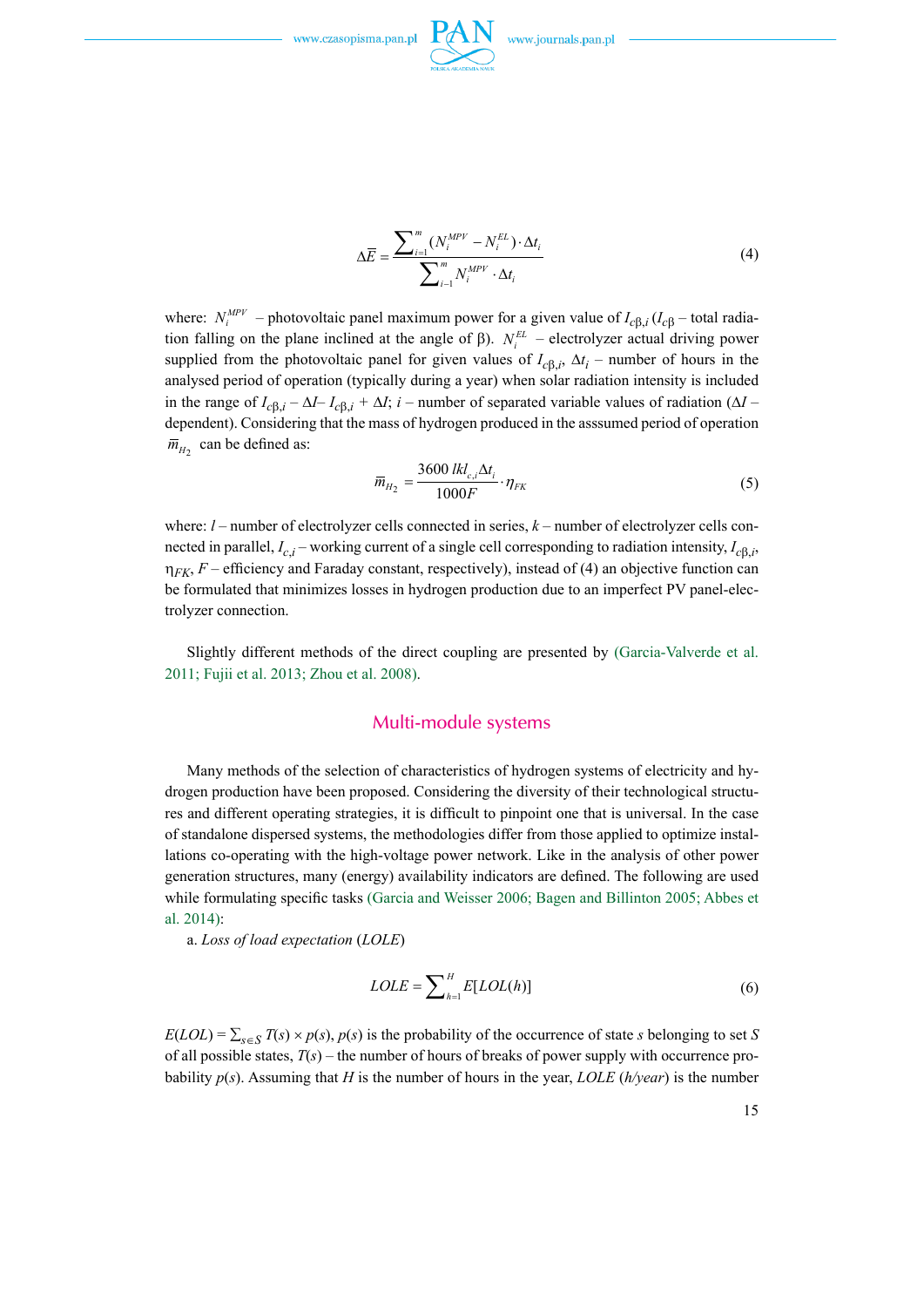

of hours during a year with probability  $p(s)$  of the occurrence of breaks in energy supplies due

b. *Expected energy not supplied* (*EENS*)

to the loss of available power.

$$
LOEE = EENS = \sum_{h=1}^{H} E[LOE](h)
$$
 (7)

 $E(LOE) = \sum_{s \in S} Q(s) \times p(s), Q(s)$  – amount of energy not supplied (kWh) if state *s* occurs.

*EENS* is the basis to determine all reliability measures. It defines the amount of energy not supplied due to insufficient available power.

c. *Loss of power supply probability* (*LPSP*)

$$
LPSP = \frac{LOEE}{\sum_{h=1}^{H} D(h)}
$$
(8)

 $D(h)$  – demand for energy for a given time period *h*. d. *Equivalent loss factor* (*ELF*)

$$
ELF = \frac{1}{2} \sum_{h=1}^{H} \frac{E[Q(h)]}{D(h)}
$$
(9)

The required values of different reliability measures and their mutual relations are discussed, among others, in the EU report *Identification of Appropriate Generation and System Adequacy Standards for the Internal Electricity Market* (Final Report EUR 2015.1392EN, AF Mercados, E-Bridge, REF-E, 20 March 2016). All the presented measures are used in formulated optimization tasks, with the last two prevailing. The simplest methodological approach is to minimize costs keeping the desired value of one reliability ore ecological measure (Palej et al. 2019 ). In more advanced analyses, multi-objective optimization is considered. Abbes et al. (2014) formulate the task of cost minimization in the entire life cycle of all modules of the system, LPSP minimization and minimization of cumulated consumption of energy in the process of making the system elements. The last requirement corresponds to minimization of the burden on the natural environment. In specific tasks some other measures can also be used which supplement the above measures (5–8). Sometimes the measures are defined differently (Kaabeche at al. 2011). In systems with large driving units the objective function is often defined in economic categories (Peng Hou et al. 2017; Jiang et al. 2019).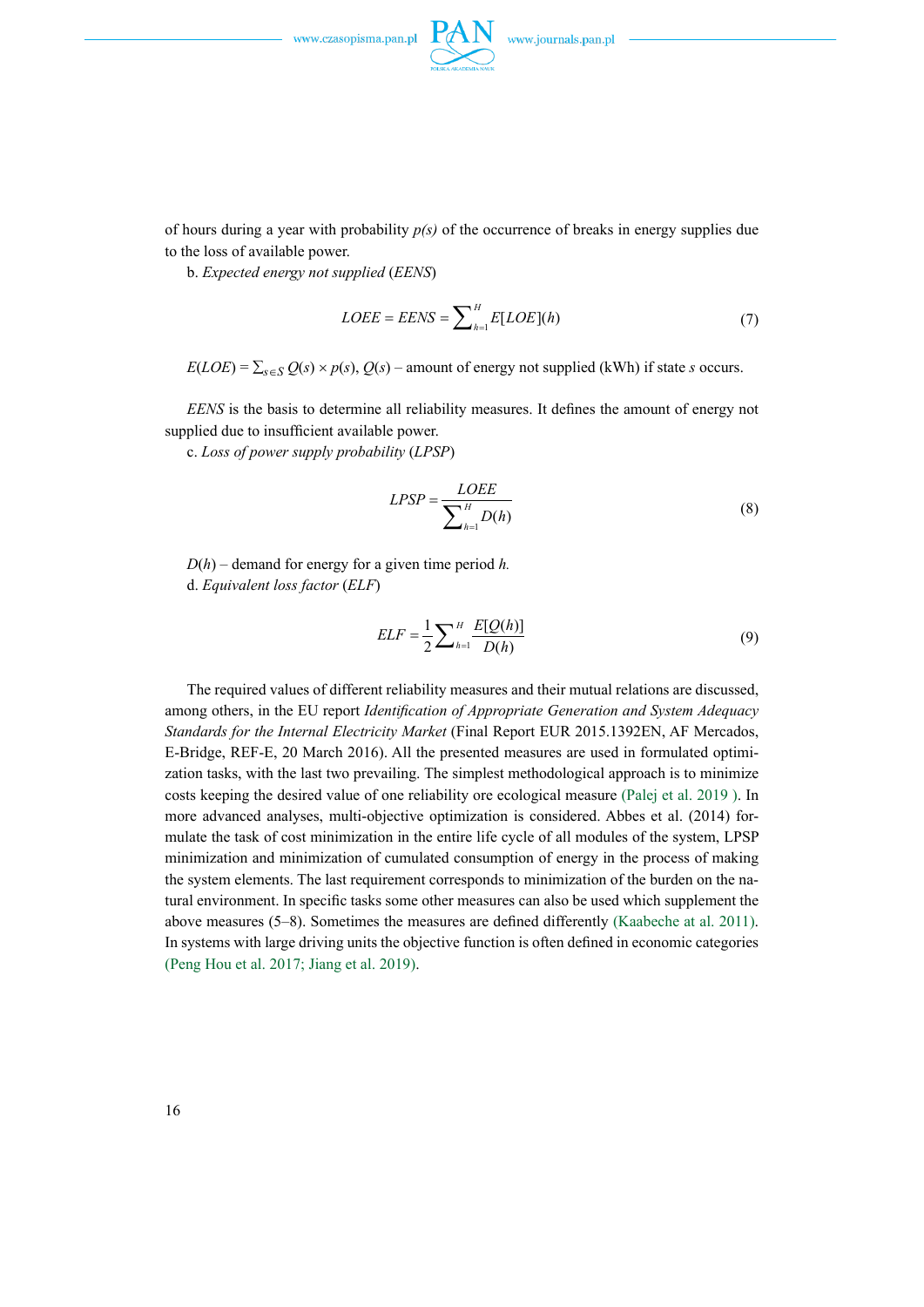

## 3. Concluding remarks

Hydrogen-based power engineering has great potential for upgrading present and future structures of heat and electricity generation and industrial technologies. This is mainly due to the possibility of using renewable energy sources in hydrogen generation technologies, many proven methods of energy storage in hydrogen and the possibility of zero-emission utilization of hydrogen in various power and industrial plants and in transportation. However, further ventures are needed aiming to improve electrolyzers and other methods of hydrogen production. It is important to find optimal systems of hydrogen utilization and hydrogen storage. A lot of attention has to be devoted to the selection of methods of integrating modules which are characteristic of the *Power-to-Power, Power-to-Gas* and *Power-to-Liquid* paths*.* Considering that rational hydrogen -based power generation depends largely on the local potential of renewable sources (but also on the energy mix in the power sector and transportation), it becomes necessary to prepare a national programs of hydrogen-based power engineering development. Many countries have already developed appropriate strategies in this area to become the basis for research and development programs. It is necessary to select directions of investment into pilot and demonstration installations. In terms of research, the following can be considered topical for the conditions in Poland:

- $\triangle$  Identification of research carried out on various issues of hydrogen-based power engineering in Poland and an attempt to coordinate the efforts, including formulation of plans for pilot plant construction).
- ) Development of assumptions of a research program covering issues with great potential for application in the Polish conditions.
- $\triangle$  Parallel studies on the role of hydrogen in decarbonization of transportation (production of liquid fuels, fuel cells in transport) and power engineering (systems coupled with fuel cells, gas turbines, integration of solar and wind power engineering with hydrogen production technologies, biomass technologies, the role of fossil fuels in the development of hydrogen- -based power generation), and on the possibility and functionality of methanation to supply gas distribution networks.

#### References

- Abbes et al. 2014 Abbes, D., Martines, A. and Champenois, G. 2014. Life cycle cost, embodied energy loss of power supply probability for the optimal design of hybrid power systems. *Mathematics and Computers in Simulation* 98, pp. 46–62.
- BAGEN, A. and BILLINTON, R. 2005. Evaluation of Different Operating Strategies in Small Standalone Power Systems. *IEEE Transactions on Energy conversion* Vol. 20, No. 3, September.
- BREYER et al. 2011 BREYER, C.H., RIEKE, S., STERNER, M. and SCHMID, J. 2011. Hybrid PV-wind-renewable methane power plants. [In:] European Photovoltaic Solar Energy Conference, Hamburg, Germany. [Online] <http://www.q-cells.com/uploads/tx\_abdownloads/files/6CV.1.31\_Breyer2011\_HybPV -Wind-RPM-Plants\_paper\_PVSEC\_preprint.pdf>; 2011 [Accessed: 2012-08-27].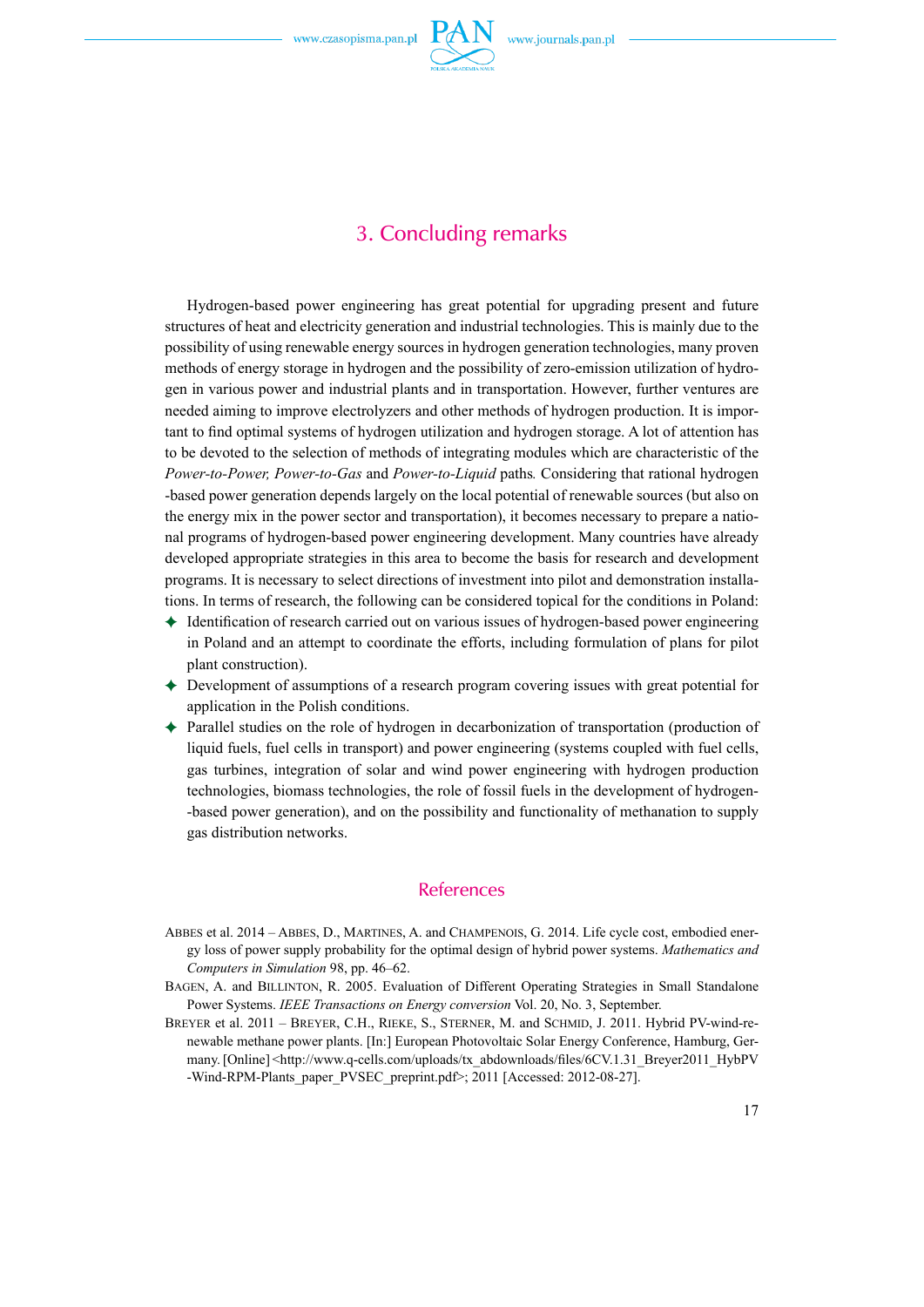

- Chaczykowski, M. and Osiadacz, A.J. 2016. Power-to-Gas technology in terms of co-operation with the gas power system (*Technologia Power-to-Gas w aspekcie współpracy z systemem gazowniczym*). 6th Science and Technology Conference "Gas Power Engineering 2016".
- Clarke et al. 2009 Clarke, R., Giddey, E.S., Ciacchi, F.T., Badwal, S.P.C., Paul, B. and Andrews, J. 2009. Direct coupling of an electrolyzer to a solar PV system for generating hydrogen. *International Journal of Hydrogen Energy* 34, pp. 2531–2542.
- Fujii et al. 2013 Fujii, K., Nakamura, S. and Sugiyama, M. 2013. Characteristic of hydrogen generation from water splitting by polymer electrolyte electrochemical cell directly connected with concentrated photovoltaic cell. *International Journal of Hydrogen Energy* 38, pp. 14424–14432.
- Gahleitner, G. 2013. Hydrogen from renewable electricity: An international review of power-to-gas pilot plants for stationary applications. *International Journal of Hydrogen Energy* 38, pp. 2039–61.
- Garcia-Valverde et al. 2011 Garcia-Valverde, R., Espinosa, N. and Urbina, A. 2011. Optimized method for photovoltaic-water electrolyzer direct coupling. *International Journal of Hydrogen Energy* 36, pp. 10574–10586.
- Garcia, R.S. and Weisser, D. 2006. A wind-diesel system with hydrogen storage: Joint optimisation of design and dispatch. *Renewable Energy* 31, pp. 2296–2320.
- Graves et al. 2011 Graves, Ch., Ebbesen, S.D., Mogensen, M. and Lackner, K.S. 2011. Sustainable hydrogen fuels by recycling CO2 and H2O with renewable or nuclear energy. *Renewable and Sustainable Energy Reviews* 15, pp. 1–23.
- Hydrogen scaling up. A sustainable pathway for the global energy transition. Hydrogen Council, November 2017.
- Identification of Appropriate Generation and System Adequacy Standards for the Internal Electricity Market 2016 (Final Report EUR 2015.1392EN, AF Mercados, E-Bridge, REF-E, 20 March 2016).
- Jiang et al. 2019 Jiang, Y.Z., Deng, Z. and You, S. 2019. Size optimization and economic analysis of a coupled wind-hydrogen system with curtailment decisions. *International Journal of Hydrogen Energy* 44, pp. 19658–19666.
- KAABECHE et al. 2011 KAABECHE, A., BELHAMEL, M. and IBTIOUEN, R. 2011. Techno-economic valuation and optimization of integrated photovoltaic/wind energy conversion system. *Solar Energy* 85, pp. 2407–2420.
- Kaviani et al. 2009 Kaviani, K.A., Riahy, G.H. and Kouhsari, Sh.M. 2009. Optimal design of reliable hydrogen-based standalone wind/PV generating system, considering component outages. *Renewable Energy* 34, pp. 2380–2390.
- Palej et al. 2019 Palej, P., Qusay, H., Kleszcz, S., Hanus R. and Jaszczur, M. 2019. Analysis and optimization of hybrid renewable energy systems. *Polityka Energetyczna – Energy Policy Journal*  Vol. 22, Iss. 2, pp. 107–120.
- PAUL, B. and ANDREWS, J. 2008. Optimal coupling of PV arrays to PM electrolyzers in solar-hydrogen systems for remote area power supply. *International Journal of Hydrogen Energy* 33, pp. 490–498.
- Peng Hou, et al. 2017. Optimizing investments in coupled offshore wind-electrolytic hydrogen storage systems in Denmark. *Journal of Power Sources* 359, pp. 186–197.
- QADRDAN et al.  $2008 \text{QADRDAN}$ , M., SABOOHI,Y. and SHAYEGAN, J. 2008. A model for investigation of optimal hydrogen pathway, and evaluation of environmental impacts of hydrogen supply system. *International Journal of Hydrogen Energy* 33, pp. 7314–7325.
- SCHMIDT, P.R. and WEINDORF, W. 2016. Kraftstoffe der Zukunft in der Luftfahrt Strom tanken mit Power -to-liquids. Bodensee Aerospace Meeting, Uberlingen, 01.03.2016.
- The Future of Hydrogen, IEA, June 2019.
- Yilanci et al. 2009 Yilanci, A., Dincer, I. and Ozturk, H.K. 2009. A review on solar-hydrogen/fuel cell hybrid energy systems for stationary applications. *Progress I Energy and Combustion Science* 35, pp. 231–241.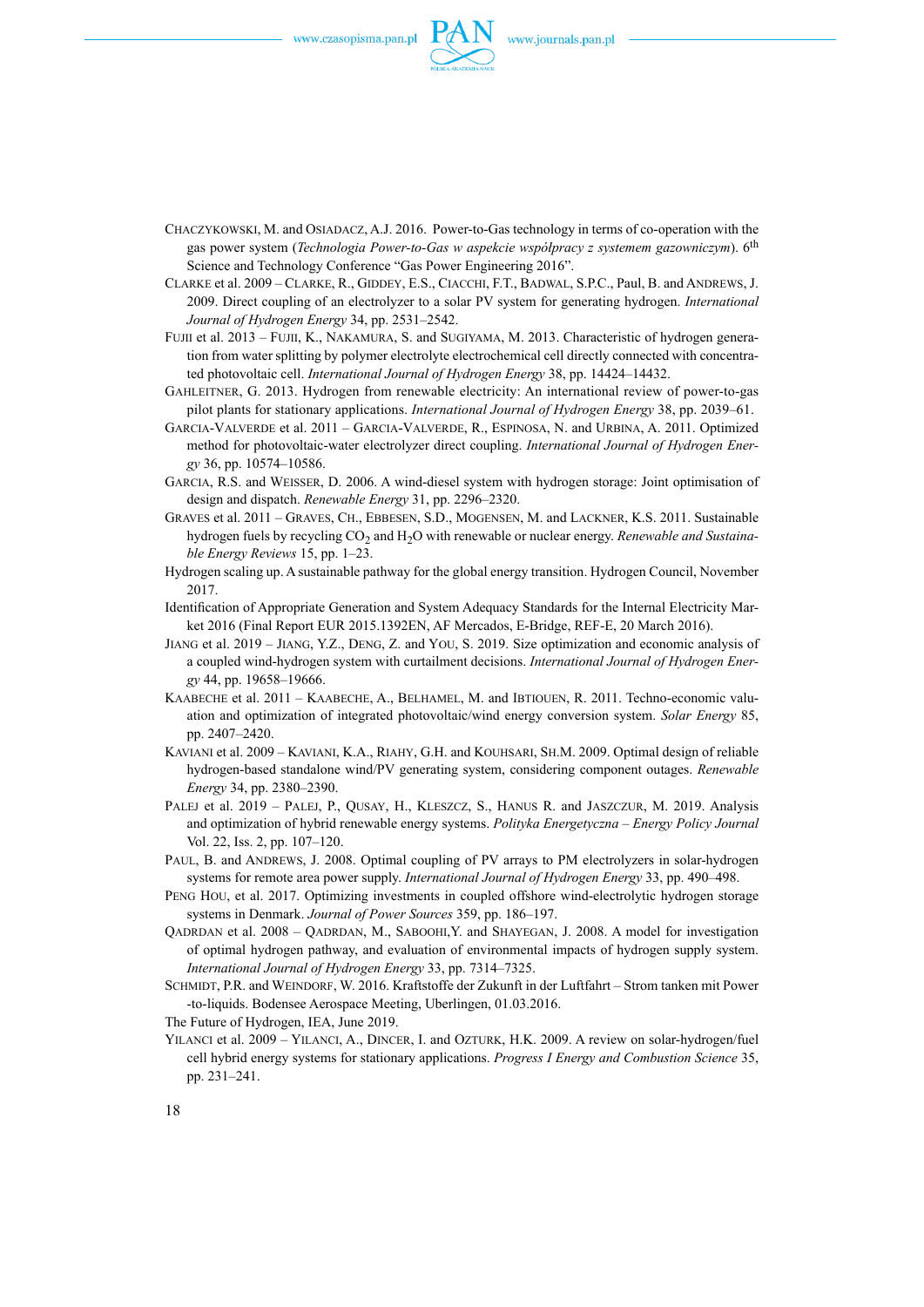

Zhou et al. 2008 – Zhou, K. Ferreira, J.A. and de Haan, S.W.H. 2008. Optimal energy management strategy and system sizing method for standalone photovoltaic-hydrogen systems. *International Journal of Hydrogen Energy* 33, pp. 477–489.

Tadeusz CHMIELNIAK

# Technologie wytwarzania wodoru z wykorzystaniem energii wiatru i słońca. Przegląd zagadnień

#### **Streszczenie**

Technologie energetyki wodorowej mają duży potencjał dla unowocześnienia obecnych i przyszłych struktur wytwarzania energii elektrycznej, ciepła i dla dekarbonizacji technologii przemysłowych. Wytwarzanie wodoru i jego optymalne wykorzystanie w gospodarce i transporcie dla osiągnięcia celów ekologicznych i ekonomicznych wymaga dyskusji wielu zagadnień technologicznych i eksploatacyjnych oraz intensywnych badań naukowych. W części wstępnej artykułu wskazano na główne funkcje wodoru w osiągnięciu dekarbonizacji energetyki i procesów przemysłowych oraz omówiono wybrane założenia i warunki realizacji scenariuszy rozwojowych Hydrogen Council, 2017 i IEA, 2019. Pierwszy scenariusz zakłada 18% udział wodoru w finalnym zużyciu energii w 2050 i eliminację 6 Gt emisji ditlenku wegla rocznie. Drugi dokument został przygotowany w związku ze szczytem G20 w Japonii. Przedstawia on współczesny stan rozwoju technologii wodorowych oraz nakreśla scenariusz ich rozwoju i znaczenia, w szczególności w perspektywie do 2030 r. W drugiej części artykułu przedstawiono charakterystykę głównych hybrydowych struktur technologicznych *Power-to-Power*, *Power-to-Gas* i *Power-to-Liquid* z elektrolitycznym wytwarzaniem wodoru ze źródeł odnawialnych . Przedstawiono schematy technologiczne wykorzystania koelektrolizy wody i ditlenku węgla w produkcji paliw z wykorzystaniem syntezy F-T i schemat produkcji metanolu. Wskazano na sposoby integracji odnawialnej energii napędowej z elektrolitycznymi technologiami wytwarzania wodoru i omówiono wskaźniki niezawodności wykorzystywane w doborze głównych modułów układów hybrydowych. Szczegółowiej przedstawiono optymalny sposób uzyskania bezpośredniego połączenia paneli ogniw fotowoltaicznych i elektrolizerów.

Słowa kluczowe: energetyka wodorowa, scenariusze rozwoju, energetyka wiatrowa i słoneczna, wytwarzanie wodoru i paliw, energetyczne układy hybrydowe